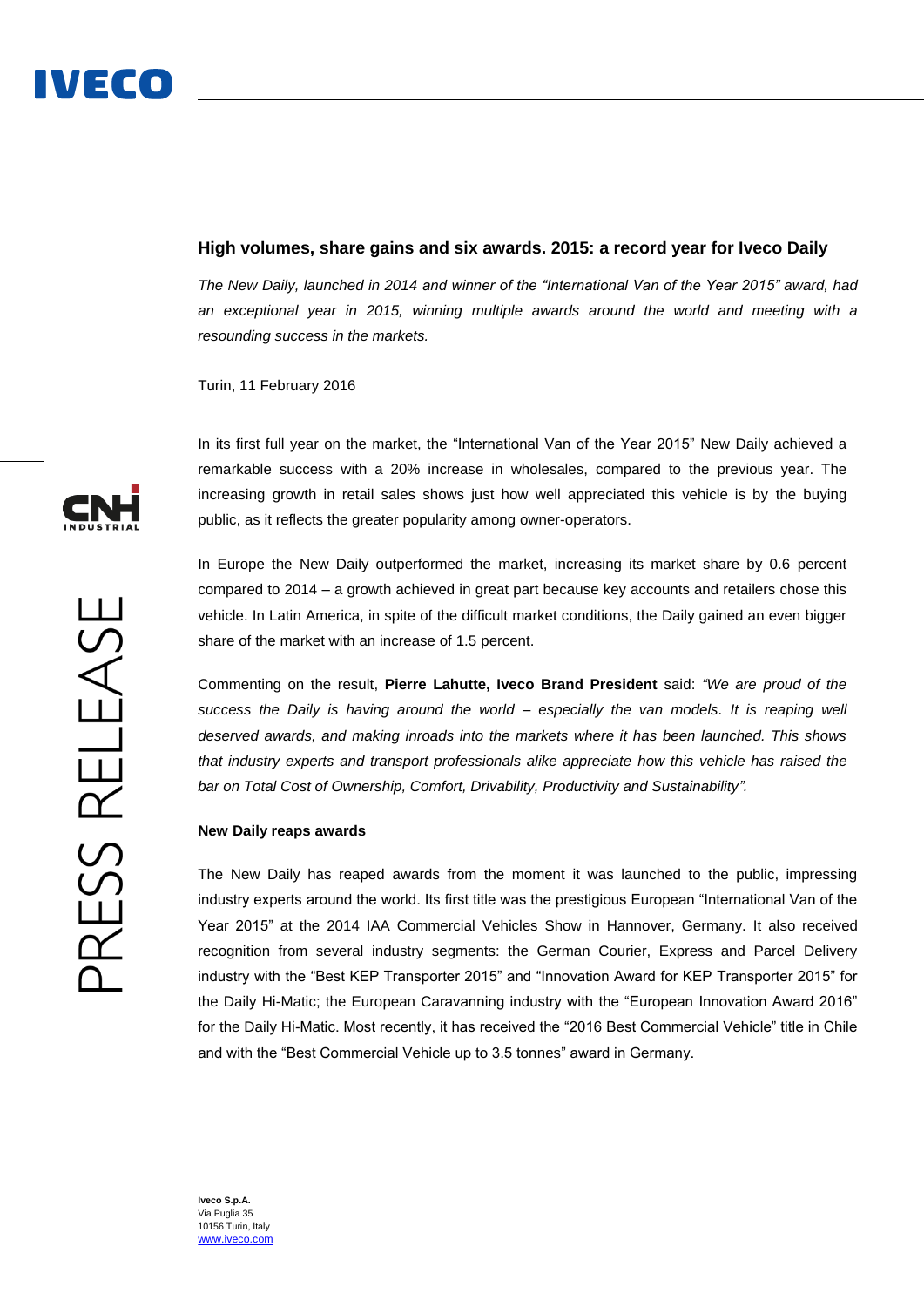#### **Daily: the professional partner to the transport industry evolves with its customers**

The Daily was born to be the best professional partner to transport businesses. Over the years it has evolved continuously, anticipating the needs of its customers and providing the best solution when needed, always remaining true to its vocation for transport and premium features. With more than 2.7 million Daily vehicles sold to date in more than 110 countries across the world, it is a truly global vehicle.

#### **New Daily Hi-Matic: the secret for absolute driving pleasure**

The New Daily Hi-Matic featuring Iveco's class exclusive 8-speed automatic transmission, which sets new standards of versatility, cost-efficiency and driving comfort, is storming the market. In the first year on the European markets, the Daily Hi-Matic has racked more than 10,000 unit sales, concentrated mainly in Germany, the UK, the Nordic markets and Benelux, following a trend of constant growth that shows no sign of slowing down.

The new generation Hi-Matic with ergonomic multifunctional shift lever is designed to provide absolute driving pleasure and puts the driver in the condition to drive more safely, as they can be fully focused on the traffic and driving conditions. The New Daily Hi-Matic has attracted enthusiastic response from the markets.

**Pierre Lahutte** adds*: "We are receiving enthusiastic feedback from customers. We have developed a product able to attract also new customers, especially those who are looking for a vehicle with premium quality and features".*

This is a vehicle capable of winning over new customers, and in particular those looking for premium quality and features. It is experiencing not only a great retail success, but is also quickly convincing the passenger transport industry with the Daily Minibus versions.

The Daily Camper is the well-established best seller in the premium segment, and the New Daily Hi-Matic with the automatic transmission, has further strengthened its market share, gaining one percentage point. The caravanning industry's appreciation of the New Daily is confirmed by the European Innovation Award bestowed by a jury panel representing leading motorhomes magazines from across Europe.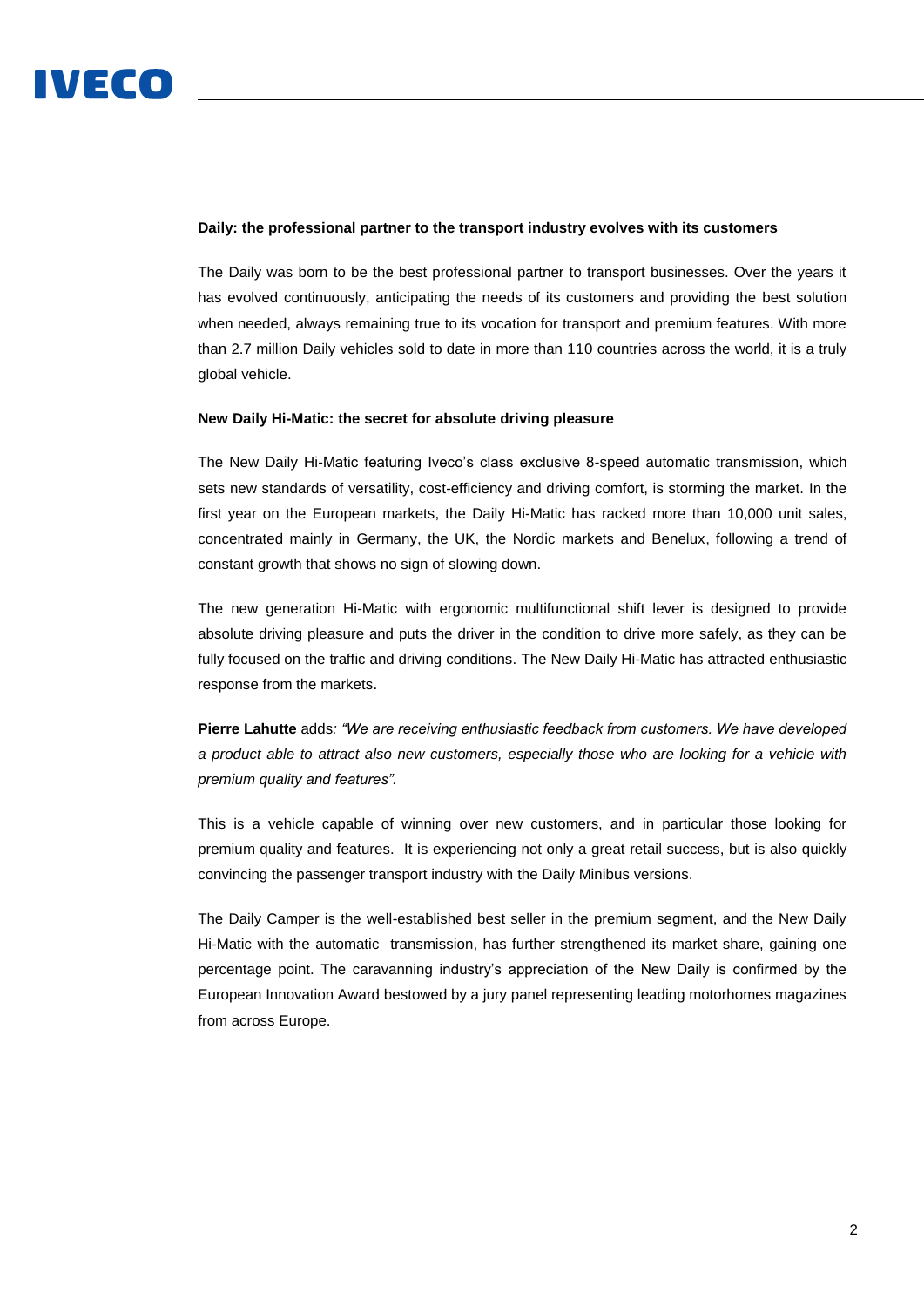#### **Iveco further extends widest range in the market with New Daily Electric and 4x4 models**

In 2015 Iveco presented the exclusive New Daily Electric, a 100 percent electric, zero-emissions vehicle, that guarantees maximum sustainability, offers superior levels of reliability and is perfectly suited for urban missions, such as door-to-door distribution and passenger transport.

Iveco also launched the New Daily 4x4 for off-road applications, which remains true to the Daily's core values of strength and flexibility and stands out for its one-of-a-kind features. The vehicle is available in two gross weight variants of 3.5t and 5.5t in chassis cab and crew cab version as well as a stripped chassis cowl, for specific setups with campers, minibuses or other tailored designs.

With these new additions, Iveco further expanded what was already the widest range in the Light Commercial Vehicle market and the only one that extends all the way up to 7.2 tonnes.

#### **The New Daily sets off to impress markets around the world**

The commercial strategy for the New Daily has seen its European launch in 2014, followed during 2015 with the introduction in other parts of the world: Africa, the Middle East, Asia Pacific, beginning with Australia – where it has been extremely well received – Russia and China, and Latin America with it initial launch in Chile, where it has already won the "2016 Best Commercial Vehicle in Chile" award.

#### **Increasing production volumes**

The Daily is manufactured at the Iveco plants in Suzzara, Italy and Valladolid, Spain where the production lines were renewed to support the new range's launch. Further investments are planned in Suzzara, where Iveco plans to focus the European production of the New Daily. The two plants have been working year-round and have started 2016 with a bigger order book than last year, confirming the continued growth in sales of the Daily.

#### **New Daily is the vehicle of choice for fleets across Europe**

The Daily is greatly appreciated by the major operators in the Rental, Parcel and Delivery, and ecommerce, many of whom are our customers and remain loyal to the brand.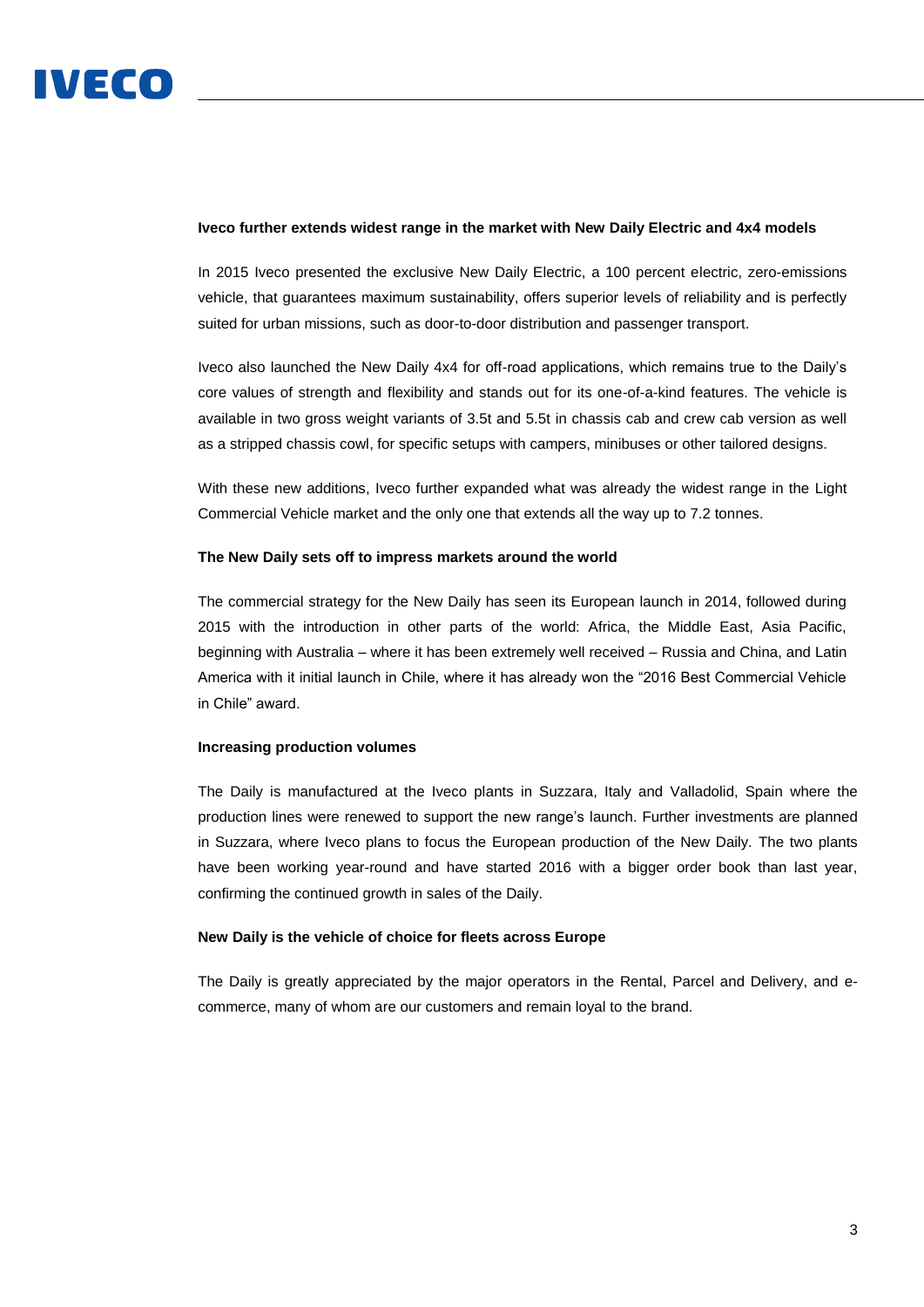

Since its launch, the New Daily has quickly become the vehicle of choice for big fleets in several European countries. The New Daily – especially the Hi-Matic models – is ideal for daily parcel delivery services, which is why it's already popular with postal services.

The Swedish postal service, **PostNord Sverige AB** signed a contract for the purchase of 60 New Daily Hi-Matic 3.5 tonnes, 130 hp, with cargo volume of 16 m<sup>3</sup>. The vehicles will be used for parcel distribution to customers across Sweden and will be customised with completely collapsible shelves supplied by Sortimo mounted in the cargo area.

The Austrian postal service, **Österreichische Post AG**, has recently taken delivery of 150 New Daily panel vans, of which 142 will be used to deliver parcels and the other eight for letters. The two variants of the Daily panel van have a loading area volume of 10.8 and 16 cubic metres respectively. The majority of vehicles feature rear-wheel drive, while four are 4x4 all-wheel drive. The loading area and the wheel arches have been clad on the inside in accordance with Österreichische Post's exact specifications.

The New Daily is also the vehicle of choice of **BT Fleet**, the specialist fleet management arm of UK's BT Group, one of the UK's leading communications companies, which has taken delivery of 145 New Daily 7.0 tonne vans. The International Van of the Year 2015 was selected by BT Fleet for its classleading payload capacity, enabling BT to downsize from larger trucks to a smaller, lighter vehicle offering capital cost savings and increased flexibility. Each of the New Daily 70C17 vans meet the latest Euro VI emissions legislation and have been fitted with Bri-Stor modular racking and Gardner Denver hydraulic and pneumatic on-board power systems, which operate from a power take-off (PTO) installed by Iveco on the manufacturing line. The hydraulic and pneumatic equipment enables each vehicle to operate as a self-sufficient mobile workshop to support the installation and maintenance of telecommunications infrastructure networks nationwide.

UK organic food delivery pioneer **Abel & Cole** too has chosen the New Daily. The company has taken delivery of 42 New Daily 35S13 chassis cabs, including 17 vehicles featuring Iveco's classexclusive Hi-Matic eight-speed fully automatic gearbox. They joined Abel & Cole's 100 per cent Iveco fleet which now counts 169 light commercial vehicles. The bespoke refrigerated Paneltex bodywork was transferred from the company's older vehicles to the versatile New Daily chassis, helping the delivery company meet its goal of cutting the environmental impact of its operations. The Daily Hi-Matic has already proven especially popular among the company's drivers for its driveability. The Logistics manager is also very impressed by the increased fleet efficiency it provides.